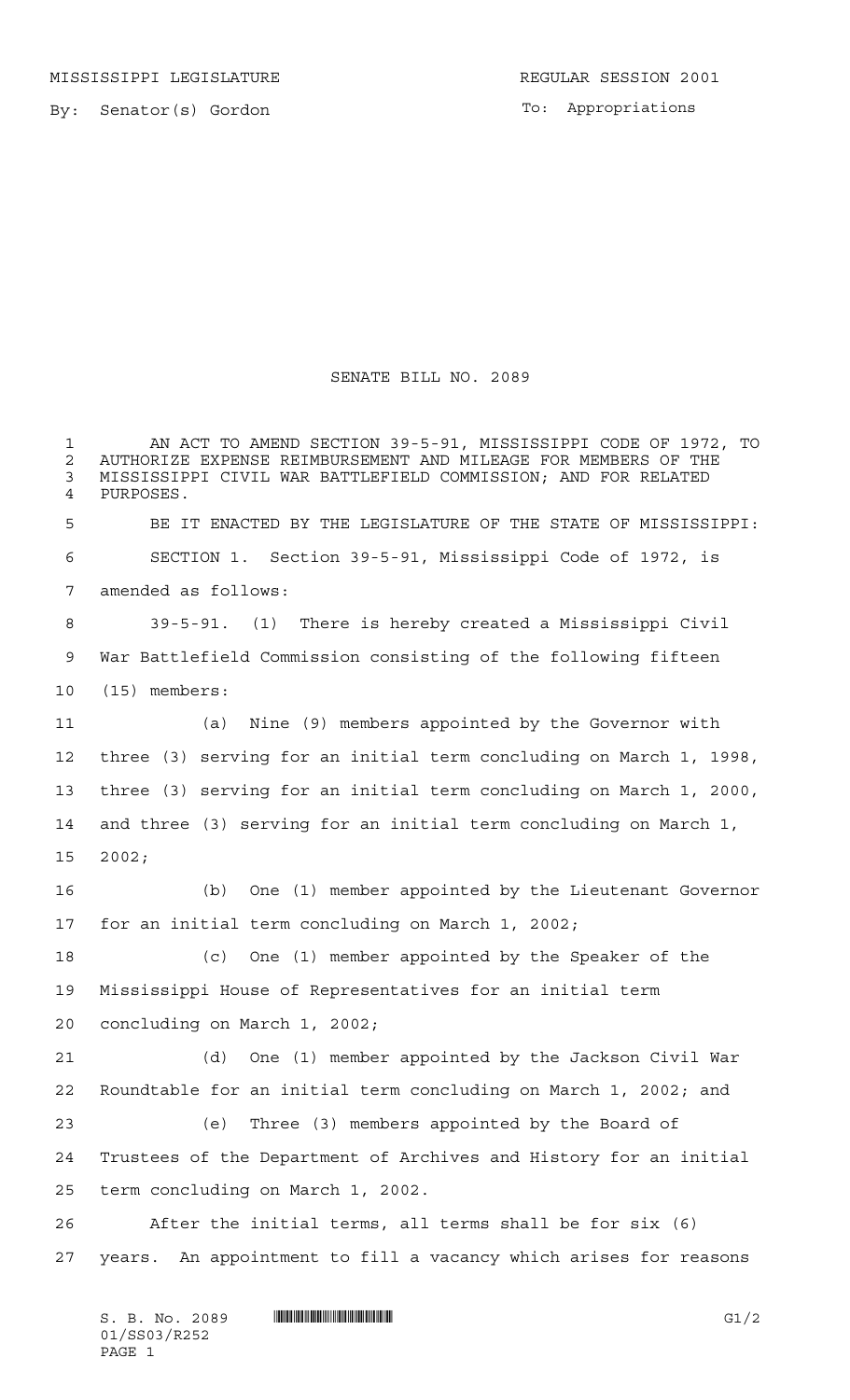other than by expiration of a term of office shall be made by the respective appointing authority for the unexpired term only.

 (2) The commission shall elect from its membership a chairman who shall preside over meetings and a vice chairman who shall preside in the absence of the chairman or when the chairman shall be excused.

 (3) The commission shall adopt rules and regulations governing times and places for meetings. A majority of members of the commission shall constitute a quorum for the transaction of any business. The commission shall meet at least quarterly. The commission may form subcommittees to address specific issues concerning preservation and enhancement of Civil War sites and structures. The commission may adopt other procedures necessary to ensure the orderly transaction of business.

 (4) The members of the commission shall receive no compensation for their services, but shall receive reimbursement for actual expenses and mileage incurred in attending necessary business of the commission, as authorized by law.

 (5) Principal staff support for the commission shall be provided by the Department of Archives and History. Other agencies shall assist when requested by the commission.

 (6) The commission shall have the following duties: (a) Identify and prioritize for protecting Mississippi's Civil War sites and structures;

 (b) Identify, analyze and enhance preservation opportunities for Mississippi's Civil War sites and structures; (c) Review existing local, state and federal plans, programs and policies related to Mississippi's Civil War sites and

 (d) Develop relationships with federal and local officials and private conservation organizations which facilitate protection and enhancement of Civil War sites and structures;

 $S.$  B. No. 2089  $\blacksquare$ 01/SS03/R252 PAGE 2

structures;